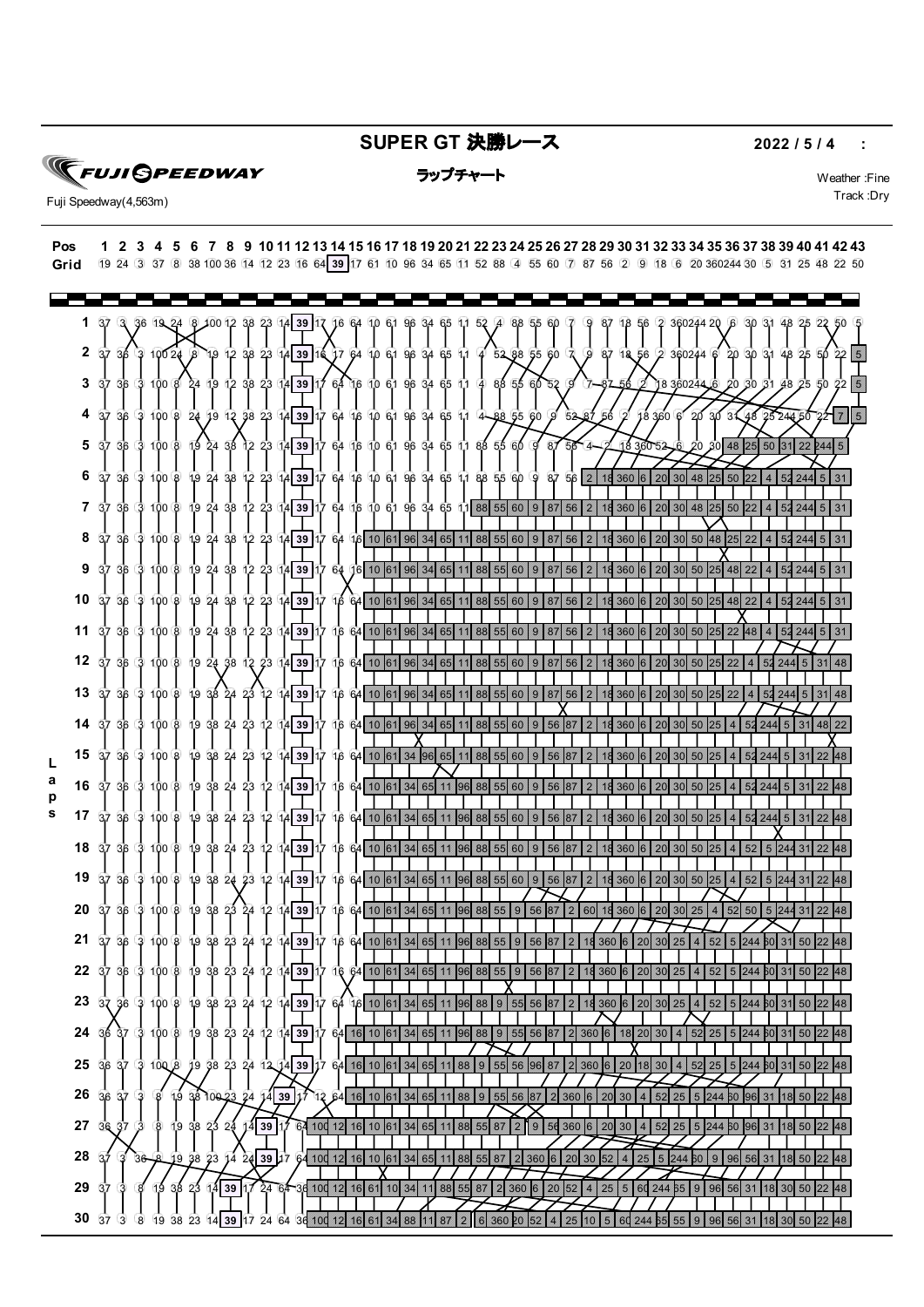**SUPER GT 決勝レース** 2022 / 5 / 4 :

**FUJI GPEEDWAY** 



ラップチャート Weather :Fine